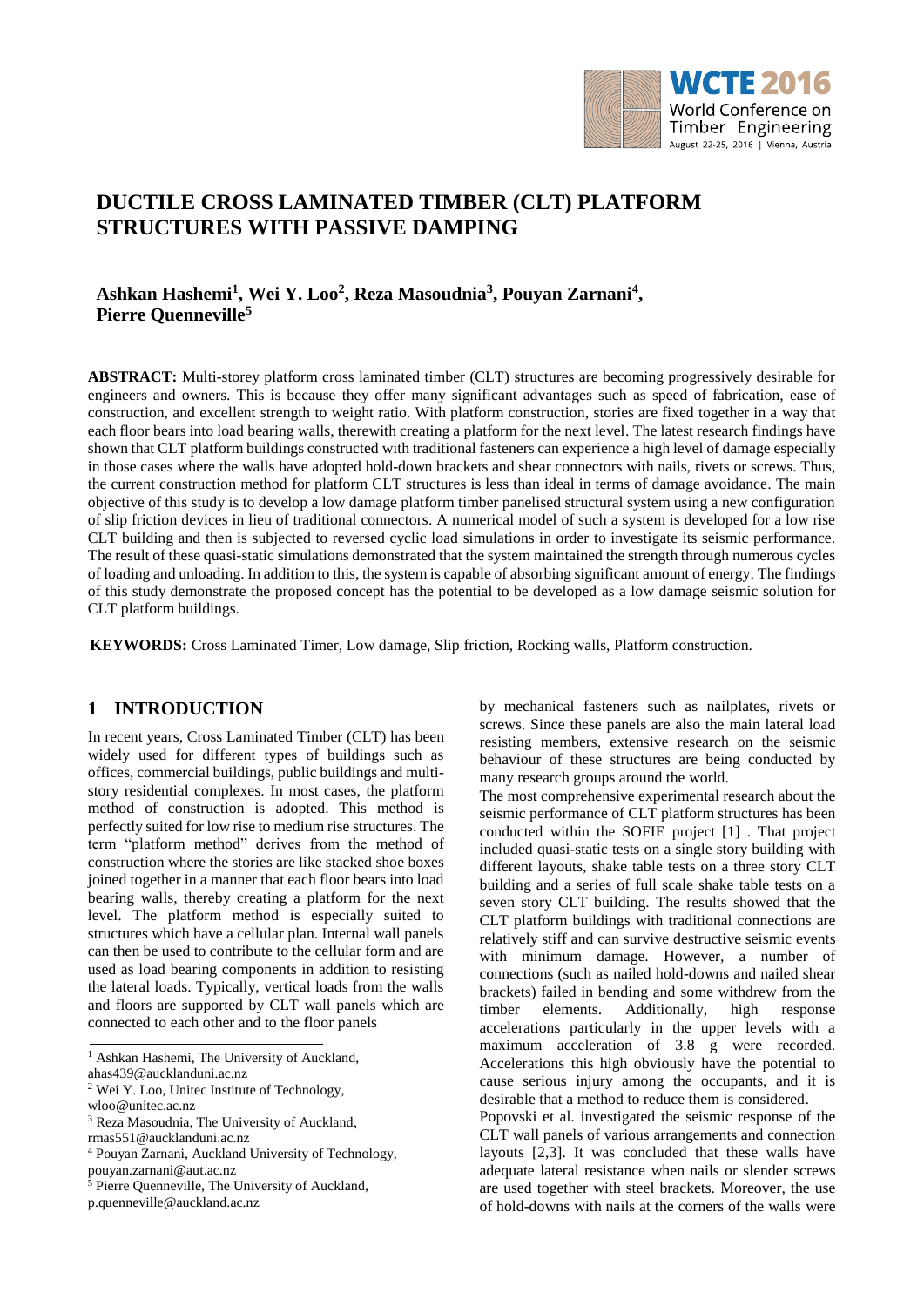proven to further improve the resistance to overturning from the lateral forces.

Garvic et al. experimentally investigated the cyclic behaviour of single and coupled CLT walls with different connections [4]. The test results confirmed that the layout and design of the connections govern the overall behaviour of the wall. While in-plane deformations of the panels were almost negligible, the observed plastification in the connection parts lead to local failure in the system. Popovski et al. conducted a series of full scale quasi-static tests on a two story CLT house [5]. No global instability was observed even when the maximum force was reached. Regardless of the rigid connection between the floors and walls, rocking movement of the wall panels was not totally restricted by the floor above.

Yasumura et al. studied the mechanical performance of low-rise CLT structures with large and small panels subjected to reversed cyclic lateral loads [6]. They concluded that in the buildings with small panels, rotation of the panels was the major cause of the total deformation of the building. They also proposed a numerical model to predict the seismic behaviour of such structures.

Regardless of the adequate seismic resistance of the abovementioned CLT platform buildings, in almost all cases, the connections suffered from large inelastic deformation by the end of the earthquake or by the end of the cyclic test [7],[8]. This means that many of these connectors should be repaired or replaced after a major seismic event. This study introduces a new low damage seismic solution for CLT platform structures where traditional connectors are replaced with slip friction devices. This system is capable of dissipating large amount of seismic energy while avoiding inelastic damage to its elements through numerous cycles of loading and unloading. The performance of this system is investigated by quasi-static simulations with reversed cyclic load regimes.

## **2 ROCKING TIMBER WALLS WITH SLIP FRICTION CONNECTIONS**

Passive sliding friction dampers were originally utilized for steel structures. Popov et al. introduced the symmetric slotted bolted connection which dissipates energy through friction while producing equilateral load-deformation loops in tension and compression [9].

Clifton et al. proposed the Asymmetric Sliding Hinge joint for steel moment resisting frames which had nonrectangular yet stable hysteretic behaviour [10]. For the first time in timber structures, Filiatrault utilized the sliding friction devices for timber sheathed shear walls [11]. His studies demonstrated a noticeable improvement in the hysteretic behaviour of the walls compared to traditional timber shear walls. Large amounts of dissipated energy was also observed at various lateral drifts up to a maximum of 1.5%.

Loo et al. investigated the application of slip friction connections as a replacement of traditional hold-downs for timber Laminated Veneer Lumber (LVL) walls [12,13]. Their experiments showed significantly improved seismic performance compared to traditional

systems in terms of stability of hysteretic behaviour and residual deflections [16]. Additionally, and most importantly, the timber wall remained in the elastic region after several quasi static and dynamic numerical analyses. Figure 1 shows a rocking CLT wall with slip friction holddowns. *F<sup>H</sup>* represents the applied lateral load at the top of the wall and *W* represents the applied vertical load to the wall including the self-weight of the wall and the gravity loads. Taking the moments about the rocking point of the wall, the slip force of the hold-down  $(F_{slip})$  can be calculated by Equation 1.

$$
F_{slip} = F_H \frac{h}{b} - \frac{W}{2} \tag{1}
$$

When the applied horizontal load at the top reaches the threshold that the force in the hold-down exceeds  $F<sub>H</sub>$ , the sliding is commenced in the device and the wall starts to rock. It should be pointed out that the in-plane elastic deflection of a CLT panel is negligible compared to the displacement due to rocking movement. Therefore, the elastic deflection of the wall panels are neglected in this study. In other words, the walls are assumed as rigid bodies during the rocking movement.

Note that since this study seeks to develop a low damage concept, all timber members (CLT panels) and their associated connections must remain in the elastic region. Therefore, the slip threshold for the friction devices (*Fslip*) should be specified in a way that the wall start to rock before any compression or tension failure occurs in the timber boards within the CLT panel.



*Figure 1: Rocking wall with slip friction hold-downs*

As shown in Figure 2, slip friction hold-downs are comprised of several components. The centre plate (the wall embedded plate) is rigidly connected to the timber wall with mechanical fasteners. The outer plates clamp the centre slotted plate in a manner that the centre plate is sandwiched by them. When the imposed vertical force to the device overcomes the frictional resistance between the two surfaces, the centre plate starts to slide and energy will be dissipated through cycles of sliding. The slip threshold for a slip friction hold-down can be determined by Equation 2 where  $\mu$  is the coefficient of friction between the two surfaces,  $n_b$  is the number of bolts and  $T_b$ is the tension force in each bolt [12].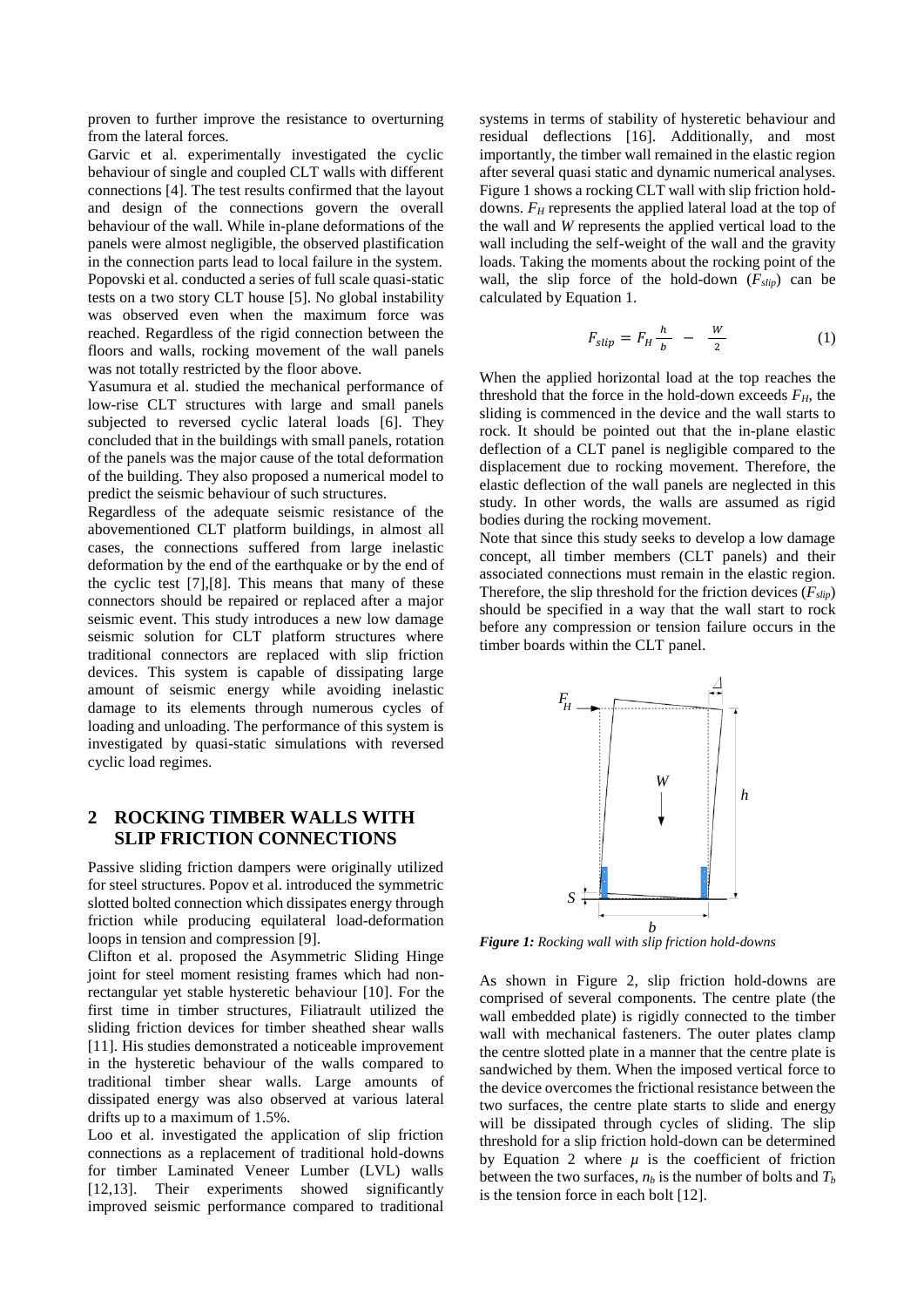$$
F_{slip} = 2\mu n_b T_b \tag{2}
$$



*Figure 2: Slip friction hold-down connector*

### **3 PROPOSED SYSTEM FOR CLT PLATFORM CONSTRUCTION**

Figure 3 schematically shows the introduced configuration for CLT platform structures. The wall panels are designed to resist both gravity and lateral loads. The proposed concept includes rocking CLT panels with relatively high height to weight ratio to ensure that the dominating deformation mechanism is the rotation of the walls.



*Figure 3: CLT panels with slip friction connections*

This configuration allows the individual walls to rock and provides a ductile response. Additionally, pre-defined gaps between the adjacent panels are considered to further increase the ductility of the system as the walls are free to rotate to a certain level before pounding on each other. Each panel within the system is connected to the floor

below (or the foundation in the base level) by slip friction hold-downs. These hold-downs are designed to slide

when the induced lateral load at the top (upper floor diaphragm) reached a certain amount. Therefore, the walls are allowed to rock and energy will be dissipated at the joints.

Moreover, a slotted bolted connection is considered at the top of the walls that connects the wall to the upper floor. This connection, which is referred to as a "ductile link", is designed to accommodate the relative vertical displacement between the wall and the floor above while effectively transferring the lateral forces from the upper diaphragm to the wall. Figure 3 shows one possible solution for the ductile link.

During the full scale cyclic test of a two story CLT house with traditional metal connections, Popovski et al. reported that the sliding movement between the walls and floors has the highest contribution to the overall deformation of the structure [5]. This study focuses on the rocking movement of the walls (rather than sliding) and considers it as the dominating deformation mechanism. With this as the objective, a special low damage shear connector should be used between the walls and floors to efficiently transfer the shear forces while it is capable of accommodating the possible uplift caused by the rocking movement. Loo et al. proposed a solution for the shear key and verified its efficiency by experimental tests [13]. Nevertheless, the authors are currently working on different concepts for shear connectors which will be incorporated into the proposed structural system.

Figure 4 displays the deformed shape of the system. Out of plane bending of the floor diaphragm and the embedment of wall panels into the above and below floors allows the wall panels to rock about their corners. This is in agreement with the experimental findings of Popovski et al. [5] and Yasumura et al. [6].



*Figure 4: Deformed shape of the proposed concept for CLT platform structure with slip friction connections*

In the proposed concept, steel columns are considered at the corners and intersections to de-couple the relative movement of the perpendicular panels due to rocking. This is necessary to avoid the walls bearing on each other in bi-directional rocking (see Figure 5). The column are pin jointed at each floor level.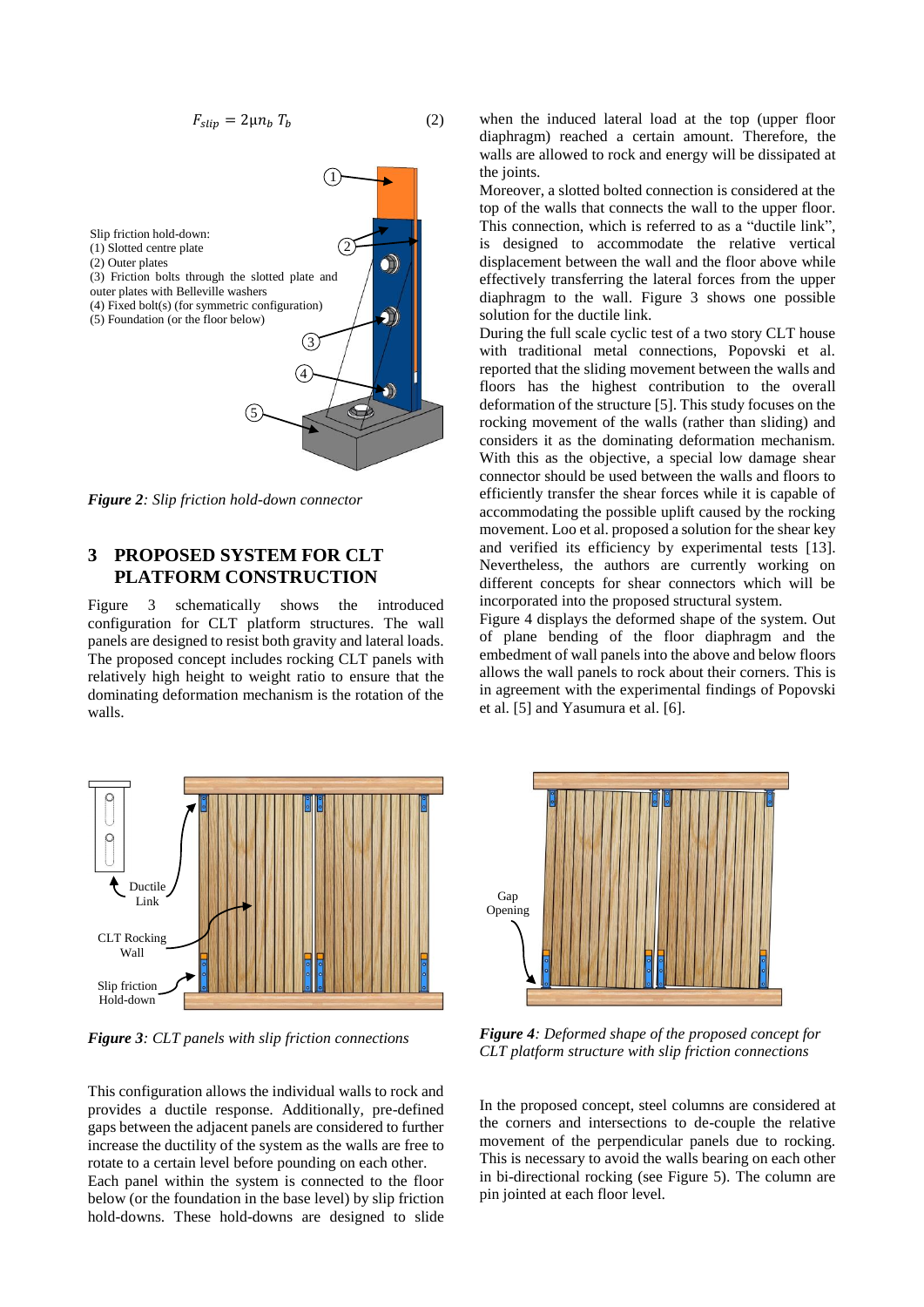

*Figure 5: Steel columns at the corners to de-couple the relative movement of the perpendicular rocking walls*

The configuration of the connection between the CLT panel and the steel column are similar to the ductile link shown in Figure 3. However, in this case the slotted bolted connection is designed to be able to accommodate the upward and downward displacements caused by the relative rocking movement of the panels in both directions.

# **4 NUMERICAL MODELING OF A LOW RISE CLT BUILDING WITH SLIP FRICTION CONNECTIONS**

#### **4.1 DESCRIPTION OF THE MODEL**

The work presented in this section targeted the overall performance of the CLT platform structures with slip friction connections under lateral loads. A numerical model of a two story CLT building similar to the one that has been tested by Popovski et al. [5] is developed in SAP2000 [14]. The model is subjected to quasi-static cyclic horizontal loads in both directions.

The prototype was 6.0 m long and 4.8 m tall with heights of 2.3 m for both stories. A five layer CLT section with 100 mm thickness (20 mm for each layer) is considered for both floors and walls. It should be pointed out that for real CLT structures, the thickness of the floor panels are normally greater than that of the walls to meet the serviceability criteria.

Along the East side of the first story, three rocking walls with 1.6, 1.5 and 0.9 meters width were considered while along the West side, three 1.3 m wide rocking walls were modelled. For the North and South sides of first story, four rocking walls with 2, 1.5, 1 and 1.5 m width were used (from West to East direction in Figure 6).

For the second story, three 2 m wide walls were considered on the North and South sides while three 1.6 m wide walls were modelled for the East and the West sides. In addition to the exterior walls, there were also two 1.6 m width partition walls in the North-South direction in both stories.

Four 0.8 m by 0.8 m window openings were modelled on both the North and South sides at both levels while two window openings with same dimensions were considered on the East and West sides of the second story.

Furthermore, the first level had a 2.2 m wide door opening on the West side. Figure 6 shows the plan view of the modelled CLT building.



*Figure 6: Plan view of the modelled CLT structure* [5]*: a) First story b) Second story*

#### **4.2 SLIP THRESHOLD FOR THE SLIP FRICTION HOLD-DOWNS**

In this paper, all of the mentioned rocking walls are assumed to be connected to the foundation or the floor below by slip friction hold-downs. Generally, in all low damage timber structural systems, the key point is that timber elements must remain in the "elastic" region and ductile behaviour of the of the system will be provided by the steel connections. These connections can be traditional connections with mechanical fasteners such as nails, rivets and screws or can be more advanced connectors such as slip friction devices (which are highly elasto-plastic). Accordingly, the first step in the design and modelling of CLT rocking walls with slip friction connections is to determine the maximum tolerable lateral force at the top  $(F_H)$  which will allow the wall panel to remain in the elastic region both before and after the friction device is activated and the wall starts to rock (see Figure 1).

While there are numerous analytical methods or numerical models for analysing LVL walls (and consequently specifying the lateral load carrying capacity *FH*), there is lack of research studies about CLT walls under lateral forces with the focus on the timber boards. This can be mainly attributed to the highly non-uniform composition of CLT.

In this study, a series of finite element analyses were carried out using ABAQUS software package [15] to determine the maximum tolerable  $F_H$  for the seven different wall configurations in the CLT house prototype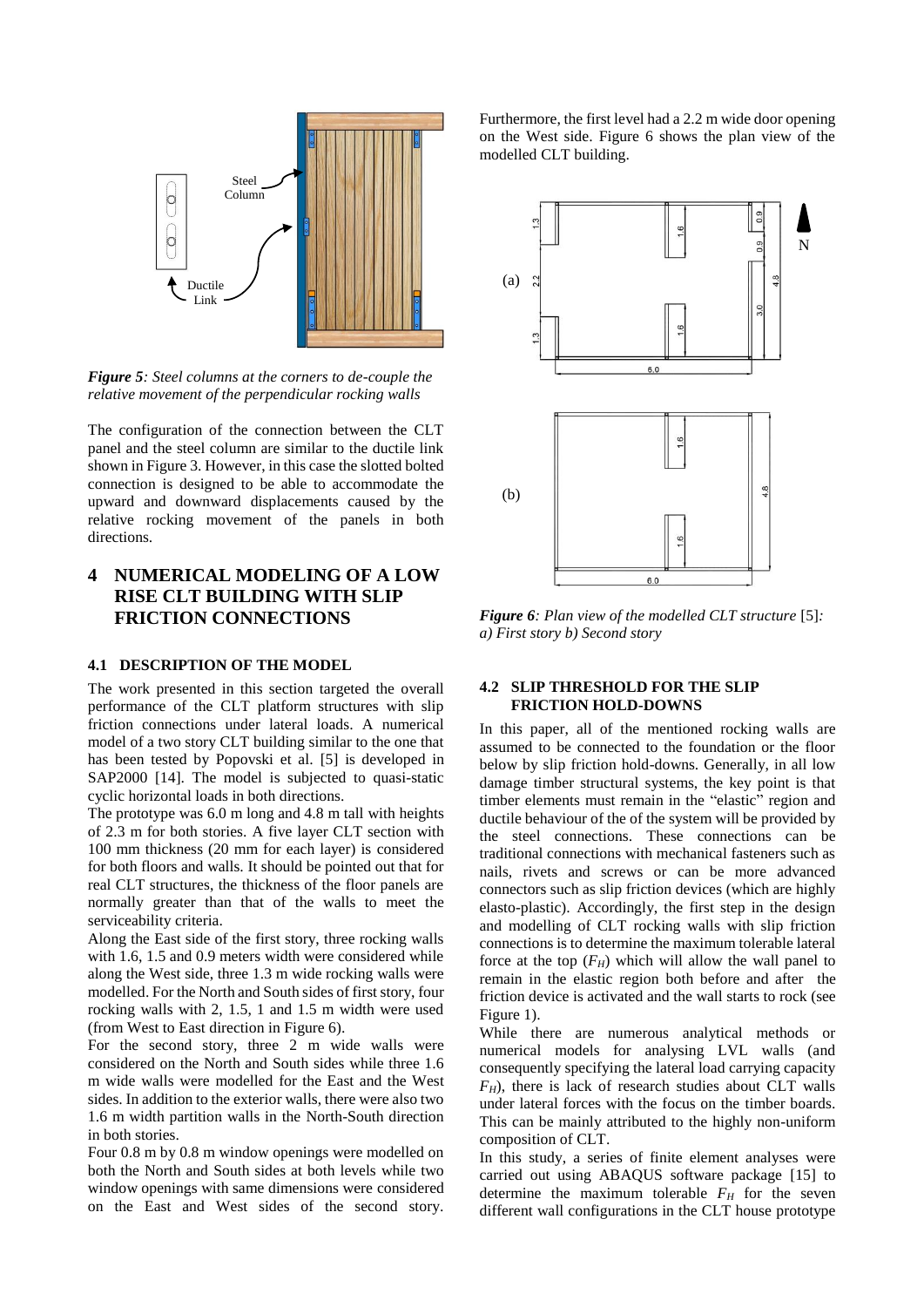(0.9 m to 2 m width and 2.3 m height). A five layer CLT panel with three 20 mm thick longitudinal layers and two 20 mm thick transverse layers with 183 mm width for all boards within the panel is assumed for all models. This arrangement of layers represents a conventional configuration for CLT in the New Zealand market. Table 1 shows the assigned mechanical properties to all timber borards within the models.

| $E_I^{\;\;\ast\ast}$ | Еĸ    | Eт    |       |       |
|----------------------|-------|-------|-------|-------|
| (MPa)                | (MPa) | (MPa) | (MPa) | (MPa) |
| 8000                 | 363   | 363   |       |       |

\*\* Principal axes of a timber board [16]

A 3.5 kN/m<sup>2</sup> uniform load is assigned to both stories to represent the permanent loads, imposed loads and the selfweight of the CLT members. Owing to the reason that all walls within the CLT building have the same height and thickness, it is assumed that the applied vertical loads in each story is shared between the walls in accordance with their tributary area. Table 2 tabulates the calculated vertical loads for seven different widths for the walls.

 *Table 2: Calculated vertical loads for rocking CLT walls*

| Story              | Wall             | Height | Width | W     |
|--------------------|------------------|--------|-------|-------|
|                    |                  | (m)    | (m)   | (kN)  |
|                    | W <sub>0.9</sub> | 2.3    | 0.9   | 5.14  |
|                    | W1.0             | 2.3    | 1.0   | 5.82  |
|                    | W1.3             | 2.3    | 1.3   | 7.56  |
| Second Story       | W1.4             | 2.3    | 1.4   | 8.15  |
|                    | W1.5             | 2.3    | 1.5   | 8.73  |
|                    | W <sub>1.6</sub> | 2.3    | 1.6   | 9.31  |
|                    | W2.0             | 2.3    | 2.0   | 11.64 |
|                    | W <sub>0.9</sub> | 2.3    | 0.9   | 11.37 |
|                    | W1.0             | 2.3    | 1.0   | 11.63 |
|                    | W1.3             | 2.3    | 1.3   | 15.12 |
| <b>First Story</b> | W1.4             | 2.3    | 1.4   | 16.29 |
|                    | W <sub>1.5</sub> | 2.3    | 1.5   | 17.45 |
|                    | W1.6             | 2.3    | 1.6   | 18.61 |
|                    | W2.0             | 2.3    | 2.0   | 23.27 |

To include the effect of axial loads on the elastic lateral strength of CLT panels, each wall model was analysed with zero axial load in addition to the two calculated axial load limits indicated in Table 1. In each model, the applied lateral force at the top is increased until the normal stress in one of the timber boards exceeds its permissible characteristic stress (*f<sup>c</sup>* and *f<sup>t</sup>* in Table 1).

To optimize the efficiency of CLT wall applications, wall panels have been placed with their outer layers parallel to the gravity loads [18]. Figure 7 illustrates the general arrangement of the developed numerical model for CLT walls. This numerical approach has previously been used by the authors and demonstrated promising results [19],[20]. Note that in Figure 7, the wall is flipped horizontally for better clarity.



*Figure 7: Numerical model of a CLT wall panel: a) Assembly b) Mesh c) Stress distribution*

The details of the analysed models and the numerically obtained values for maximum tolerable  $F_H$  for each model are presented in Table 3.

| <b>Table 3:</b> $F_H$ for CLT wall panels |            |            |  |
|-------------------------------------------|------------|------------|--|
| Model                                     | Axial Load | $F_H$ (kN) |  |
|                                           | (kN)       |            |  |
| $W0.9-1$                                  | 0.00       | 24.75      |  |
| $W0.9-2$                                  | 5.14       | 24.95      |  |
| $W0.9-3$                                  | 11.37      | 25.11      |  |
| $W1.0-1$                                  | 0.00       | 27.51      |  |
| $W1.0-2$                                  | 5.82       | 27.72      |  |
| $W1.0-3$                                  | 11.63      | 27.90      |  |
| $W1.3-1$                                  | 0.00       | 36.48      |  |
| $W1.3-2$                                  | 7.56       | 36.82      |  |
| $W1.3-3$                                  | 15.12      | 37.05      |  |
| $W1.4-1$                                  | 0.00       | 39.76      |  |
| $W1.4-2$                                  | 8.15       | 40.15      |  |
| W <sub>1.4-3</sub>                        | 16.29      | 40.42      |  |
| $W1.5-1$                                  | 0.00       | 43.13      |  |
| $W1.5-2$                                  | 8.73       | 43.46      |  |
| $W1.5-3$                                  | 17.45      | 43.82      |  |
| $W1.6-1$                                  | 0.00       | 46.34      |  |
| $W1.6-2$                                  | 9.31       | 46.72      |  |
| $W1.6-3$                                  | 18.61      | 47.08      |  |
| W2.0-1                                    | 0.00       | 58.55      |  |
| W <sub>2.0</sub> -2                       | 11.64      | 59.03      |  |
| $W2.0-3$                                  | 23.27      | 59.48      |  |

| W1.4-1             | 0.00                                                          | 39.76 |  |
|--------------------|---------------------------------------------------------------|-------|--|
| W <sub>1.4-2</sub> | 8.15                                                          | 40.15 |  |
| W1.4-3             | 16.29                                                         | 40.42 |  |
| $W1.5-1$           | 0.00                                                          | 43.13 |  |
| W <sub>1.5-2</sub> | 8.73                                                          | 43.46 |  |
| W1.5-3             | 17.45                                                         | 43.82 |  |
| W1.6-1             | $0.00\,$                                                      | 46.34 |  |
| W <sub>1.6-2</sub> | 9.31                                                          | 46.72 |  |
| W1.6-3             | 18.61                                                         | 47.08 |  |
| W2.0-1             | $0.00\,$                                                      | 58.55 |  |
| $W2.0-2$           | 11.64                                                         | 59.03 |  |
| $W2.0-3$           | 23.27                                                         | 59.48 |  |
|                    |                                                               |       |  |
|                    | The relationship between the width to height ratio of the     |       |  |
|                    | wall models with different levels of axial loads and $F_H$ is |       |  |
|                    | displayed in Figure 8. It can be seen that the effect of the  |       |  |
|                    | axial load is approximately 2 percent which can be            |       |  |
|                    |                                                               |       |  |
|                    | conservatively neglected. Moreover, the results               |       |  |
|                    | demonstrates a linear relationship between the aspect ratio   |       |  |
|                    | and the lateral stiffness of the walls.                       |       |  |

It should be pointed out that in many of the proposed low damage solutions for CLT construction, the gravity load resisting system is separated from the lateral load resisting system. The results of the presented study shows that the lateral strength of the CLT walls is not much affected by the applied axial loads at least in the investigated range of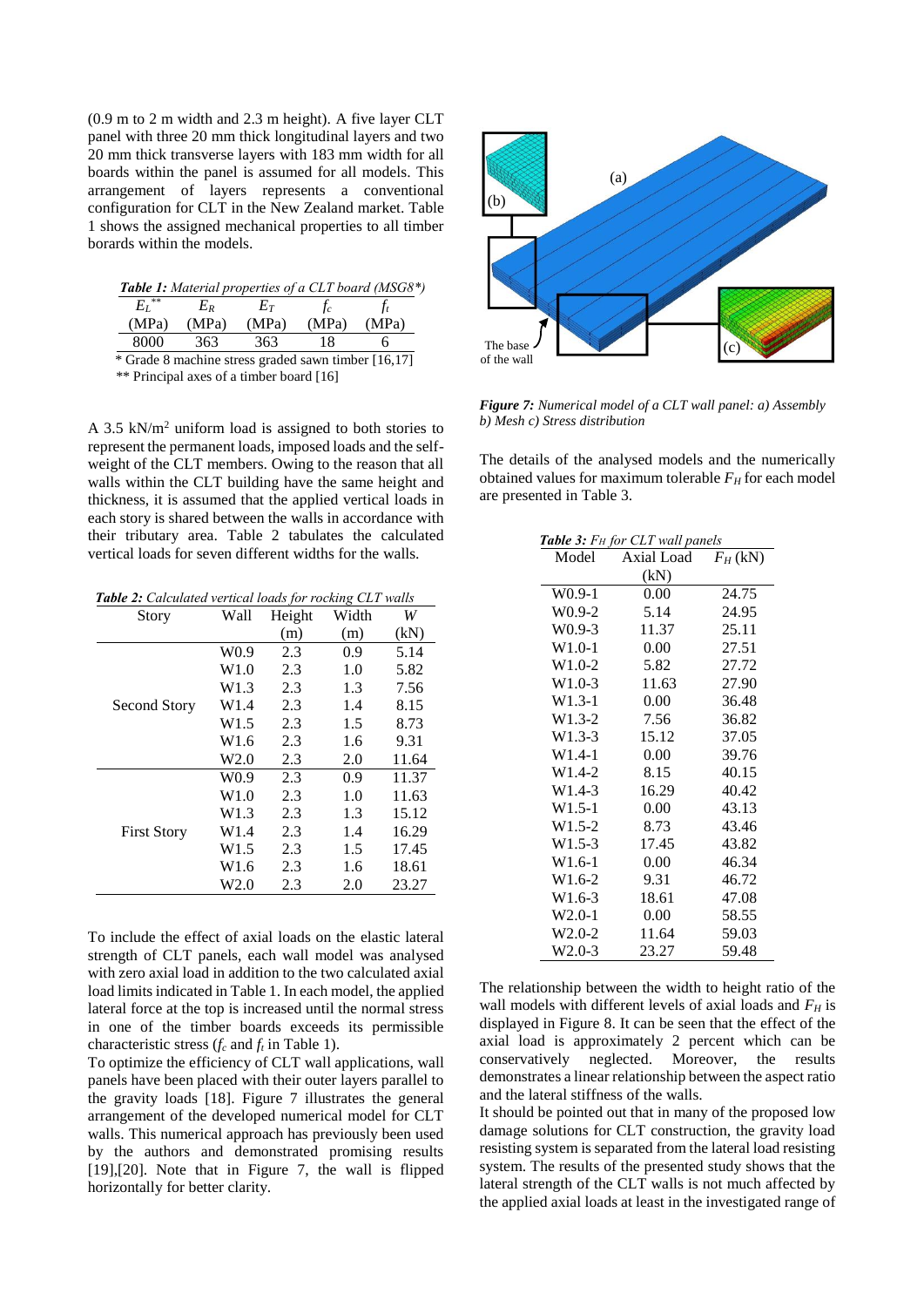the applied load. Furthermore, Figure 8 readily shows that a CLT panel can be replaced with an equivalent material providing that it stays in the elastic region.



*Figure 8: Width to height ratio against F<sup>H</sup>*

Based on the numerically obtained maximum *F<sup>H</sup>* values for each wall (Table 3), the slip threshold for slip friction hold-downs (*Fslip*) is specified by Equation 1 (see Table 4). Note that the resultant forces are multiplied by 0.8 as the coefficient of safety.

| <b>Table 4:</b> Calculated slip thresholds $(F_{slip})$ |                  |                 |
|---------------------------------------------------------|------------------|-----------------|
| Story                                                   | Wall             | $F_{slip}$ (kN) |
|                                                         | W <sub>0.9</sub> | 5.65            |
|                                                         | W1.0             | 7.24            |
| Second Story                                            | W1.3             | 13.47           |
|                                                         | W <sub>1.4</sub> | 16.10           |
|                                                         | W1.5             | 19.01           |
|                                                         | W <sub>1.6</sub> | 22.07           |
|                                                         | W2.0             | 36.07           |
|                                                         | W <sub>0.9</sub> | 3.56            |
|                                                         | W1.0             | 4.91            |
| First                                                   | W <sub>1.3</sub> | 10.45           |
| Story                                                   | W <sub>1.4</sub> | 12.85           |
|                                                         | W <sub>1.5</sub> | 15.52           |
|                                                         | W <sub>1.6</sub> | 18.35           |
|                                                         | W2.0             | 31.42           |

#### **4.3 NON-LINEAR ANALYSIS OF THE CLT BUILDING UNDER CYCLIC LATERAL LOADS**

Figure 9 shows the developed numerical model in SAP2000 for the CLT building with slip friction devices. To model the hysteretic behaviour of the slip friction connections, three types of link elements are used. The multilinear plastic link with kinematic hysteretic behaviour is used to represent a bi-directional forcedisplacement loop without stiffness degradation through cycles of sliding. The gap element is used to restrict the negative vertical displacement in the hold-downs and the hook element is considered to specify the maximum displacement, or slot length, in the connector. The slot length was specified according to the geometry of the

corresponding walls and the targeted lateral drift. For the walls with 0.9, 1.0, 1.3, 1.4, 1.5, 1.6 and 2.0 width, slot lengths of 34, 38, 49, 53, 57, 60 and 75 mm were respectively specified to make the walls capable of 3.75% rotation which is recommended by the New Zealand standard as the upper bound limit for a maximum credible earthquake (MCE) [21]. This numerical technique is experimentally validated by Loo et al. [13].

To model the ductile links that connect the rocking CLT wall to the upper floor, an elastic spring link element in addition to a gap element is used. The elastic spring element exhibits the characteristics of a rigid connection in both directions perpendicular to the element except for the vertical (or longitudinal) translational degree of freedom which allows the connections to freely accommodate the vertical movements. The gap element is considered to restrict the movement in the link to the upper floor level. Similar configuration is adopted for the ductile links that connect the CLT walls to the steel columns. The only difference is that the gap is set to the slot length because the link has to be able to accommodate both upward and downward vertical displacements (see Figure 5).

CLT panels are modelled by layered shell element with the indicated material properties in Table 1 that is assigned to each layer according to its angle.



*Figure 9: Numerical model of the two story CLT house with slip friction connections* 

It was decided to apply reversed cyclic lateral loads instead of displacements to ensure the inverted triangular distribution of earthquake loads were in conformance with the equivalent static method in NZS1170.5 [22]. From the non-linear pushover analysis, it is found that applying a 555 kN to the second story and half of it (277.5 kN) to the first story in the E-W direction, induces 115 mm deflection at the top of the building which corresponds to 2.5% of lateral drift. Therefore, the reversed cyclic load regime of Figure 9(a) is applied to the top floor in a manner that in each cycle, 50% of the force is applied to the first level. Note that the maximum force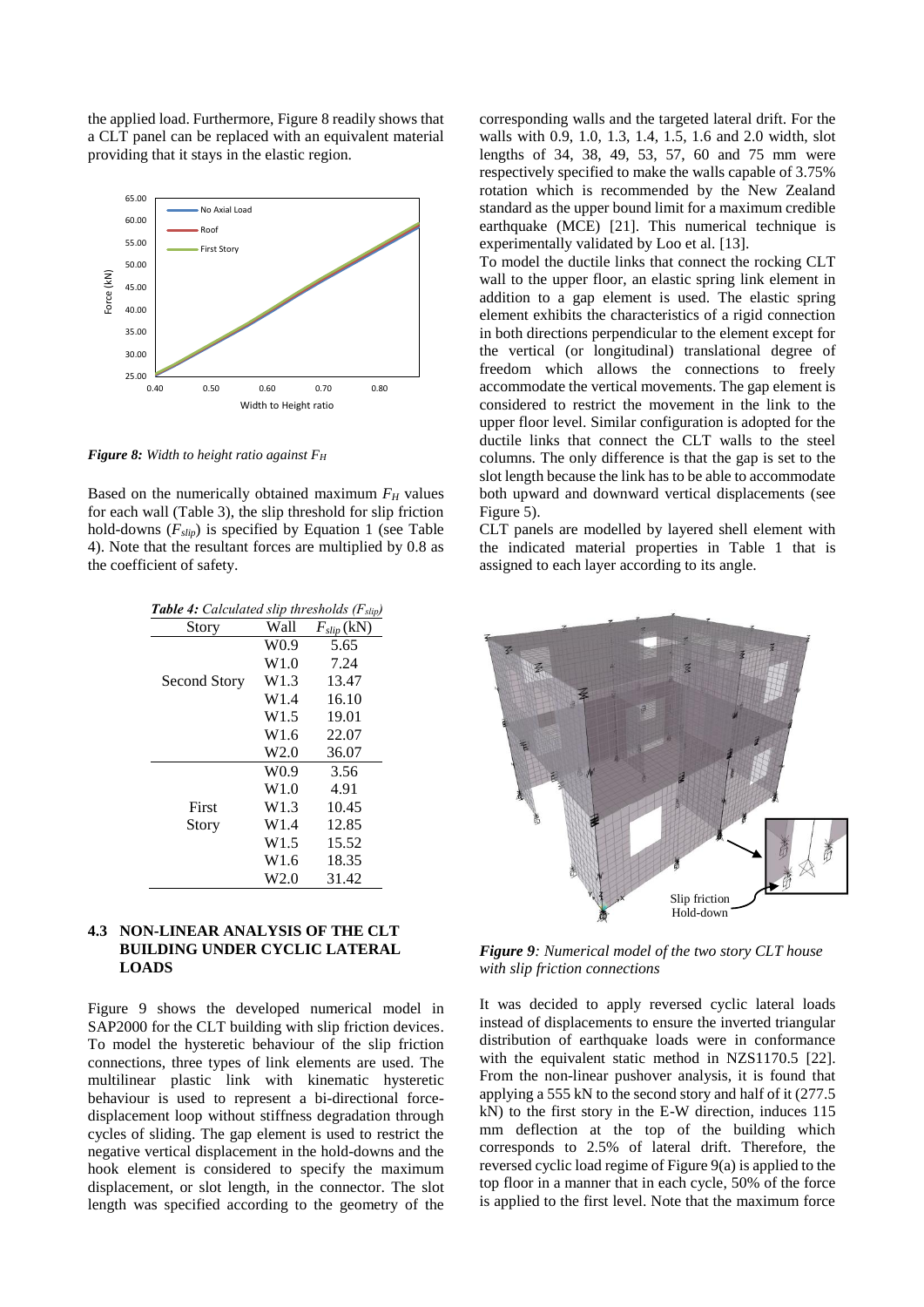was limited to 555 kN for the roof and 277.5 kN for the first floor.

Following a similar procedure, the load regime in Figure 9(b) is separately applied to the building in the N-S direction where the maximum load for the roof and the first level is 608 kN and 304 kN, respectively.



*Figure 9: Load protocol for reversed cyclic loading: a) E-W direction b) N-S direction* 

In Figure 11, the displacement at the top of the building is plotted against the base shear in both directions. It can be seen that the initial lateral stiffness of the structure remained almost intact through a large number of load cycles. This can be mainly attributed to the low damage nature imparted by the slip friction devices. The story drift of the roof level was larger than that of the first level which is in agreement with findings of Yasumura et al. during the full scale test of a low rise CLT platform building [6]. It should be emphasized that the system is designed in a way that the rocking movement of the walls is the main source of the horizontal movement of the floors and elastic deformation of the CLT panels is a secondary consideration. The slip between the wall panels and the floors is not considered in this model. However, in order to have a low damage design, a specifically designed type of shear connection should be used to transfer the shear forces from the walls to the floors which tolerates the gap opening due to the rocking motion.

Because of the low damage characteristic of the proposed system, the overall strength is maintained throughout the cyclic tests. This should be compared to the systems with traditional connectors where the total strength is drastically decreased after a few cycles and accordingly the rate of energy dissipation is correspondingly reduced [12].



*Figure 11: Cyclic behaviour of the structure: a) E-W direction b) N-S direction* 

It can be seen that the force-deformation behaviour of the building is close to a flag-shape one. This means that the system inclines towards self-centring behaviour which is highly influenced by the vertical loads. In other words, to achieve a self-centring system, a balanced relationship between the slip force of the friction devices and the vertical loads is required. If the damper forces considerably exceed the gravity loads, self-centring is less likely to be achieved. On the contrary, much higher vertical loads will restrict the amplitude of sliding in the devices, therefore reducing the absorbed energy.

In this study, the slip forces are determined based on the maximum elastic lateral strength of the CLT panels in order to address the global behaviour of this new structural system. However, for real structures, the slip forces should be designed in a way that the slippage is triggered by Ultimate Limit State (ULS) earthquake loads. This means that the slip friction devices represent rigid connections against wind loads and Serviceability Limit State (SLS) earthquake loads. Consequently, when the building is subjected to ULS seismic forces, they start to slide and energy will be dissipated over the joints while the rocking movement of the panels provides the required ductility for the system.

Although the hysteretic loops in Figure 11 represent the potential for low damage behaviour, further experimental tests are required to confirm the global behaviour of the structure and to investigate the possible failure modes of the system. Despite the fact that the inelastic behaviour is localized in the slip friction devices, other failure modes especially in timber members should be accurately monitored.